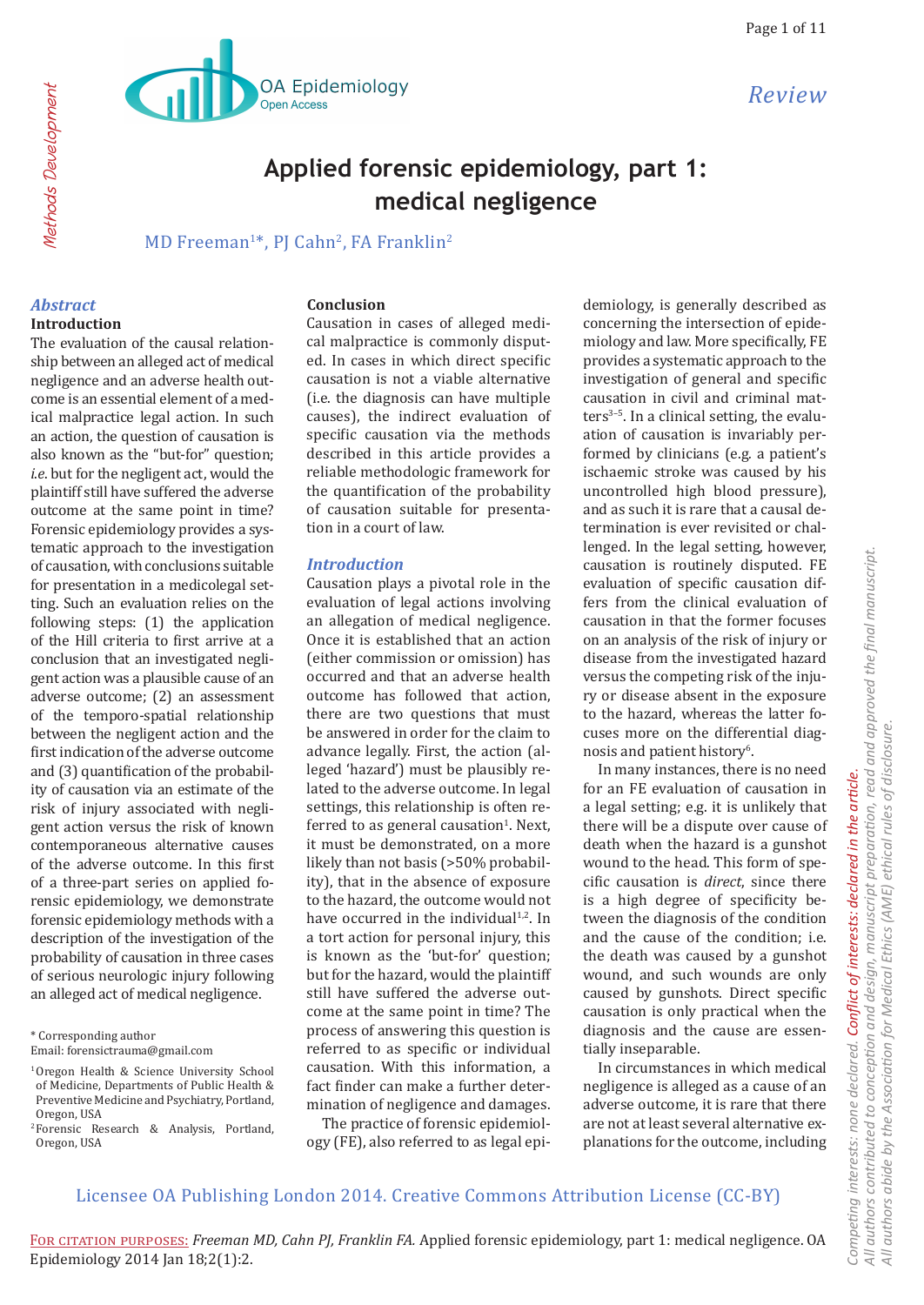

that it was a natural consequence of the disease or injury necessitating the medical care in the first place. In such cases, there will be differing opinions on causation, typically provided by clinicians on either side of the legal dispute. The differences of opinion often stem from disputes over the magnitude of the competing causes of the outcome, and described (either quantitatively or qualitatively) in terms of competing risks. This form of specific causation evaluation is *indirect*, in that there is nothing about the diagnosis that is specific to only one possible cause. Risk is a population-based parameter, intended to describe the probability of a particular outcome, and opinions regarding risk are ultimately based on epidemiologic concepts and data. Thus, the purpose of FE in medical negligence actions is to provide an evidence-based foundation for opinions of comparative or relative risk (RR) intended to indirectly address the ultimate question of specific causation.

In the present article, the first of a three-part series on the applications of FE in civil and criminal courts, we describe the methods and data sources used in the investigation of general and specific causation in cases of alleged medical negligence and illustrate the methods with the analyses of three actual cases.

### **Causation and the law**

In the law, a legal element of negligence is whether or not the plaintiff's exposure to the defendant's conduct proximately caused the plaintiff's injuries'. Negligence law operationalises the proximate cause element as a showing of harmful conduct that falls within the scope of liability (i.e. risk, used here qualitatively). Whether the harmful conduct is within the scope of risk is gauged by the concept of foreseeability. As the probability of risk increases, the more foreseeable that harm becomes and, in turn, a greater foreseeability enhances the

likelihood that the conduct falls within the scope of liability. As a result, whether the defendant's conduct is a proximate cause of harm becomes a function of risk probability. The court must ask what risks the defendant should have anticipated at the time he acted and compare those risks with the injury that actually occurred. The 'risk rule' approach adopted by the law provides an analytical basis for consistent decision-making.

The RR is an epidemiologic metric used to quantify general causation or the association between an exposure and the risk probability of disease or injury (i.e. harm)<sup>8</sup>. Given that proximate cause and general causation are conceptually linked by the probability of risk, then, inherently, epidemiology becomes the most suitable tool to assess proximate cause and, ultimately, inform the legal question of liability. If there is no direct evidence of causation for either an investigated or alternative cause then a general causal inference can inform a specific causation determination<sup>1,9</sup>. Epidemiological evidence of a RR informs specific causation by providing the probability or likelihood that the exposure caused harm in a randomly selected case is at least the proportion described by the attributable fraction (AF) and indicated by effect magnitude of the RR. Together, the RR and AF inform the reader of the minimum number of excess cases among the exposed population that can be attributed to the exposure and not the total or maximum number of cases that can be attributed to the exposure<sup>10</sup>.

A study presenting a RR supports a finding of specific causation (i.e. actual cause), particularly when accompanied by case-specific evidence that supports causation and rules out independent alternate causes as more probable. The extent to which a group-based study outcome reflects the increased risk to an individual depends on the individual's similarity to the subjects in the study population, with regard to substantial

predictive characteristics. This legally accepted approach to specific causation reflects the counterfactual inquiry process used in FE known as differential aetiology<sup>11</sup>. Unlike the differential diagnosis approach of medical causation, differential aetiology generally does not rely on a single case and frequently offers a more robust examination of causal risk. Although inherently designed to address general causation, the jurisprudential view of epidemiological studies is that they are strong evidence of specific causation<sup>9</sup>.

### **The Hill criteria: indirect estimation of the probability of specific cause**

Specific causation is assessed in FE via adaptation of the Hill criteria to the circumstances of an individual case3,12. The Hill criteria, named for a 1965 publication by Sir Austin Bradford-Hill, consist of nine criteria or 'viewpoints' by which populationbased determinations of causation can be made when there is substantial epidemiologic evidence linking a disease or injury with an exposure $13$ . The nine criteria, and how they can apply to a specific causation analysis, are as follows:

1. *Strength of association:* Strength of association is generally considered to be the most important determinant of causation. Most simply stated, a strong association is more likely to indicate a causal relationship than is a weak association. Strength of association is typically quantified by RR (the frequency of the condition among the exposed versus unexposed populations), but can also be measured in general causation by the percentage decrease of an illness or injury in society if the injury cause were to be eliminated.

In specific causation, the strength of association is evaluated by comparing the risk of injury or disease associated with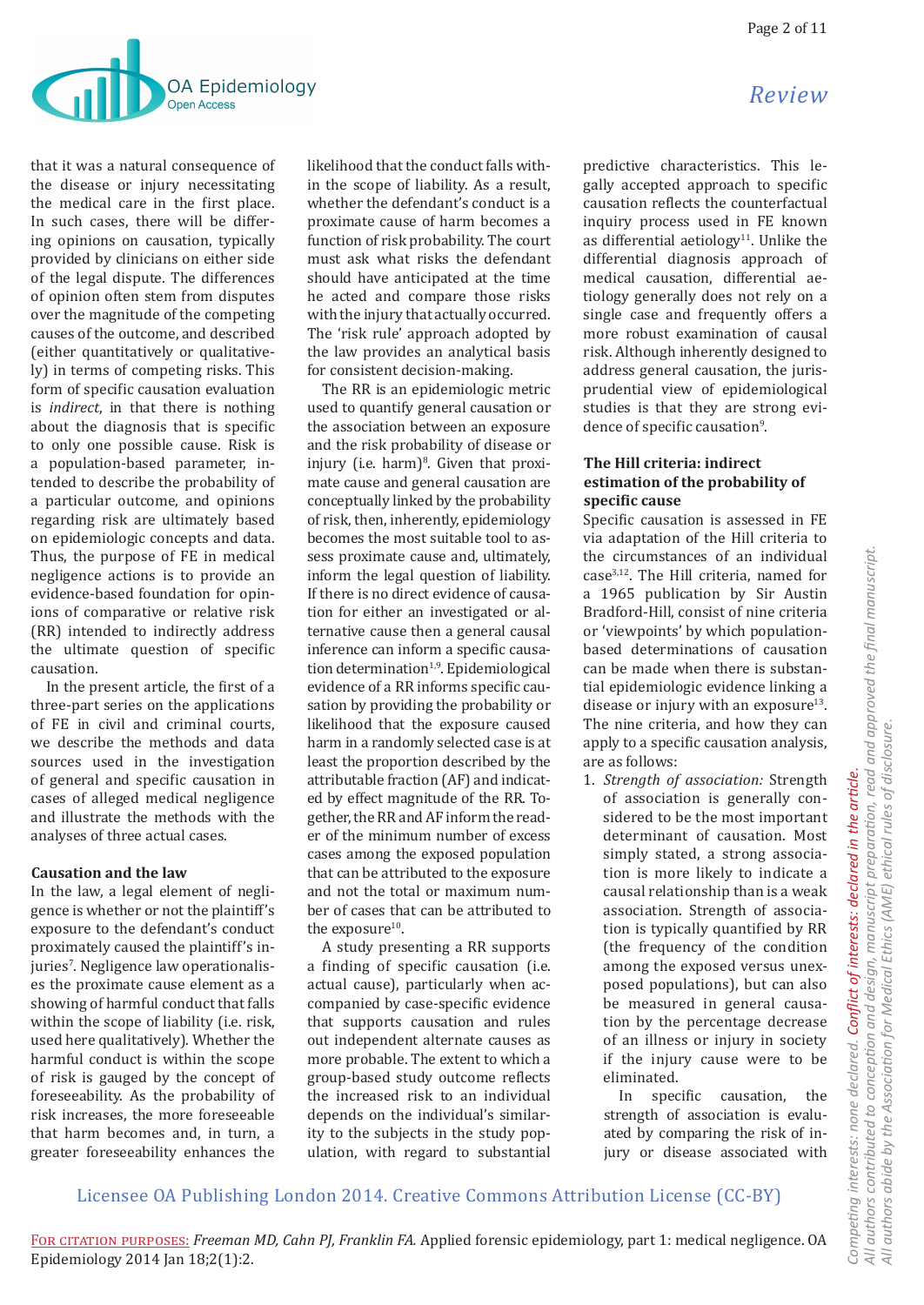

exposure with the hazard to the risk of the same injury or disease occurring at the same point in time as the exposure in the specific individual, but absent the hazard. Strength of association in specific causation is closely associated with the proximity, either temporal or spatial, between the exposure and the outcome. Absent confounding, the closer the exposure is to a plausibly related outcome in time or space, the more likely it is that there is a causal association.

- 2. *Consistency:* The repetitive observation of a causal relationship in different circumstances strengthens the causal inference. Evidence of consistency can come from multiple studies of varied populations. In specific causation, consistency may also come from evidence gathered in case clusters or outbreaks.
- 3. *Specificity:* In general causation, this refers to the degree to which an exposure is associated with a particular outcome or population. Specificity of a high degree is a relatively rare attribute, as most exposures can cause various diseases or injuries (e.g. cigarette smoking does not *only* cause lung cancer). The concept of *reverse* specificity, the degree to which an outcome is associated with an exposure, is one that may be important in specific causal evaluations as well. For example, mesothelioma is only associated with asbestos exposure, and therefore evidence of the disease is equal to evidence of the cause<sup>14</sup>.
- 4. *Temporality:* Hill only described sequence with regard to temporality; that the 'horse not come before the cart'. Temporal sequence is the *sine qua non* of specific causation that must be present in order to proceed with further analysis. Two other parameters of temporality are also important to consider in evaluating specific causation:
- a. Temporal plausibility: The outcome may not occur before or after the effect range of the hazard. For example, some foodborne illnesses (i.e. campylobacteriosis) only manifest after a matter of hours or days of incubation, and thus an individual who falls ill within minutes of eating undercooked chicken at a restaurant in which *C. jejuni*  is found on the food preparation surfaces was not plausibly made ill by the consumption of the chicken, despite other collateral evidence suggesting causality. Alternatively, the otherwise unexplained death of a patient occurring 3 days after receiving an injection of a short-acting opiate (i.e. hydromorphone) is not plausibly related to the injection.
- b. Temporal latency: For an outcome that occurs within the hazard period (HP), the quantification of the latency between the exposure and the first indication of disease or injury can be important in assessing the causal association. As an example, a death in a hospital patient that occurs within 20 min of an injection of hydromorphone is much more likely to be associated with the injection than one that occurs 3 h later, largely because the cumulative risk of competing causes of the death is directly related to the latency period between the exposure to the hazard and the first sign of the adverse outcome.
- 5. *Biological gradient:* The outcome increases monotonically with increasing dose of exposure (also known as 'dose–response'). This criterion has most relevance in specific causation assessments of adverse drug reactions and exposure to toxic substances. Multiple exposures to increasing levels of a drug or other harmful substance that result in a corresponding

increase in injury response is strong evidence of specific causation in an individual case.

6. *Biological plausibility:* The observed association can be plausibly explained by known scientific principles. Hill put little stock in plausibility, asserting that it was a criterion '*that I am convinced we cannot demand',* as detailed scientific evidence describing an injury or disease mechanism may lag behind observational evidence of a consistently observed causal association8 . Although Hill only referred to this criterion as plausibility, for the purposes of this discussion, we are referring to it as biological plausibility in order to distinguish this criterion from general plausibility, as discussed later in this article. As a practical matter, biological plausibility is typically easily established for the majority of causal assessments. A common error with plausibility assessments is to transpose low pre-event probability of injury and implausibility of injury<sup>7</sup>.

As an example, laceration of the iliac artery during a total hip replacement procedure is very rare<sup>15</sup>. The rarity of such a complication does not make it *implausible* that the injury would occur in a surgery that requires the use of sharp instruments in the vicinity of the iliac artery. In the context of causation, plausibility and implausibility should not be considered as complements with no middle ground (as is the case with possibility [a probability of >0] and impossibility [probability of 0])*.* A causal relationship that may not be generally considered biologically plausible (reasonable) is not necessarily considered implausible (unreasonable), as the mechanism by which the relationship exists may simply be unknown at the present time. This is not to say, however, that when implausibility is well established

# Licensee OA Publishing London 2014. Creative Commons Attribution License (CC-BY)

All authors contributed to conception and design, manuscript preparation, read and approved the final manuscript. *All authors contributed to conception and design, manuscript preparation, read and approved the final manuscript.* All authors abide by the Association for Medical Ethics (AME) ethical rules of disclosure. *All authors abide by the Association for Medical Ethics (AME) ethical rules of disclosure.* Conflict of interests: declared in the article. *Competing interests: none declared. Conflict of interests: declared in the article.* Competing interests: none declared.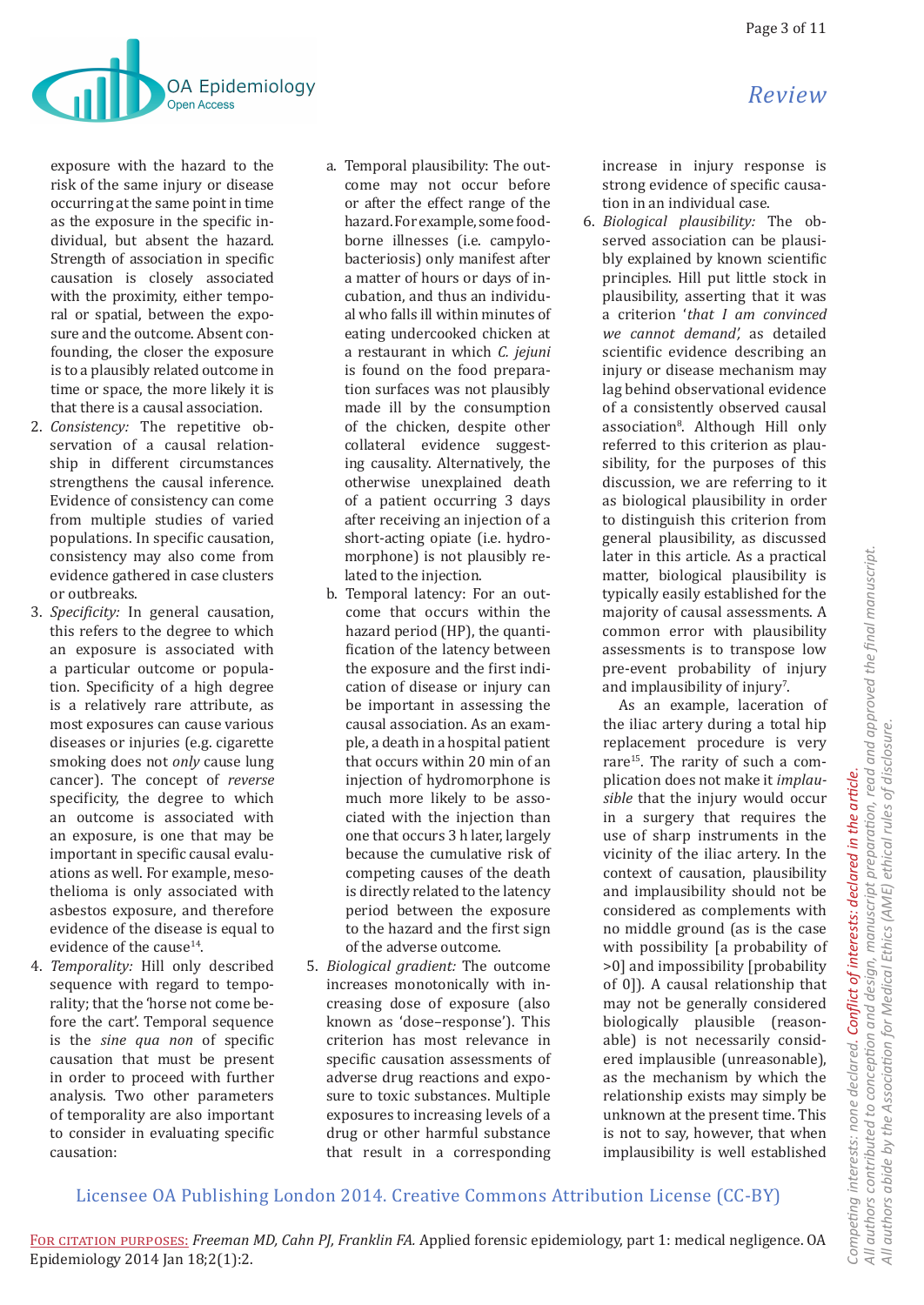

that it should or can be ignored. Implausibility is present when a well-established biological principle must be violated in order to proceed with a causal assessment. An example of an implausible relationship would be the new onset of a Parkinson's disease-related tremor within hours of a biopsy performed under local anaesthetic. To attribute the tremor to the biopsy simply because it followed it closely in time, and at the same time ignore the implausibility of the relationship, is to commit the *post hoc ergo propter hoc* fallacy.

- 7. *Coherence:* A causal conclusion should not fundamentally contradict present substantive knowledge—it should 'make sense' given current knowledge.
- 8. *Experiment:* In some cases, there may be evidence from randomised experiments on animals or humans. Absence of experimental evidence of an injury or disease mechanism should not be confused with evidence against an investigated causal relationship.
- 9. *Analogy:* An analogous exposure and outcome may be translatable to the circumstances of a previously unexplored causal investigation.

An additional causal criterion that was not mentioned by Hill but which has been included by subsequent authors as an important feature of specific causation when an exposure is repeated over time is cessation/dechallenge–rechallenge<sup>16-20</sup>. The concept of dechallenge–rechallenge is straightforward: does the adverse effect improve or resolve in a temporally appropriate manner when the exposure is stopped or the degree of exposure is lessened (dechallenge) and does it return in a temporally appropriate manner when the exposure is reinstated or the degree of exposure is increased? The dechallenge–rechallenge criterion is obviously unhelpful for evaluating causal associations for traumatic injury, or single exposures to drugs and other potentially noxious substances

(where there will not be a re-exposure), but in the context of medical negligence, it is ideal for evaluating causation between repeated exposures and adverse events.

*Steps to the assessment and quantification of the probability of specific causation when medical negligence has been alleged as the cause of an adverse outcome*

(1) A generally plausible relationship between the alleged act of negligence and the adverse outcome must be first deemed to be present. This is accomplished in one or both of two ways: (i) the relationship is widely accepted as generally plausible, a fact that is typically established via review of previously published biomedical literature or (ii) via application of the seven Hill criteria that address the question of general causation. In order of decreasing utility and/or availability of evidence, these criteria are as follows: coherence, analogy, consistency, specificity, biologic plausibility, experiment and biologic gradient). General plausibility in the context of a specific causation evaluation refers to what is both *possible* (i.e. not established as impossible) and *reasonable.* It is not the same as Hill's use of *plausibility,* which was more specific to the biologic mechanism by which the hazard acted in order to cause the outcome (and thus is sometimes referred to as *biologic* plausibility). A hypothetical example of a generally plausible relationship that cannot meet Hill's plausibility criterion would be an outbreak of gastroenteritis among independent patrons of a restaurant. Even if the microorganism responsible for the outbreak is not identified (and thus biologic plausibility cannot be examined), the general plausibility question is easily satisfied by other criteria, including

coherence, analogy and consistency. There is no set number of criteria that must be met to satisfy a conclusion of general plausibility; this is a judgement to be made by the investigator<sup>1</sup>.

- (2) The risk of injury associated with the hazard (hazard risk [HR]) is quantified via available epidemiologic data or study. This evidence may come from previously published well-designed epidemiologic study, or it may come from analysis of information from existing data. There are some situations in which there is no need to quantify the risk of injury from a hazard because there is no reasonable dispute that the injury is certain when the hazard is present. An example would be death following the alleged failure to provide treatment for a cardiac arrest. Common sense, as well as cardiac physiology and medical experience, tells us that it is nearly certain (>95% probability) that an untreated cardiac arrest will result in death<sup>21</sup>. The causation question in such a case might relate to the strength of a competing cause of death (e.g. sepsis) for which it is alleged that the injury would have occurred regardless of the exposure to the hazard.
- (3) The temporal proximity between the hazard and the outcome is quantified (the HP) via the evidence specific to the case, typically gleaned from a careful review of the medical record, and/ or interview of fact witnesses.
- (4) The base rate at which the injury or condition would be expected to occur during the HP absent the exposure (the base risk or  $BR_{\mu\nu}$ ) is quantified via epidemiologic data or study. Two assumptions are inherent in assessing the BR; first that the underlying base rate is relatively consistent over time, and second, that the risk posed by the hazard is

# Licensee OA Publishing London 2014. Creative Commons Attribution License (CC-BY)

All authors contributed to conception and design, manuscript preparation, read and approved the final manuscript. *All authors contributed to conception and design, manuscript preparation, read and approved the final manuscript.* All authors abide by the Association for Medical Ethics (AME) ethical rules of disclosure. *All authors abide by the Association for Medical Ethics (AME) ethical rules of disclosure.* Competing interests: none declared. Conflict of interests: declared in the article. *Competing interests: none declared. Conflict of interests: declared in the article.*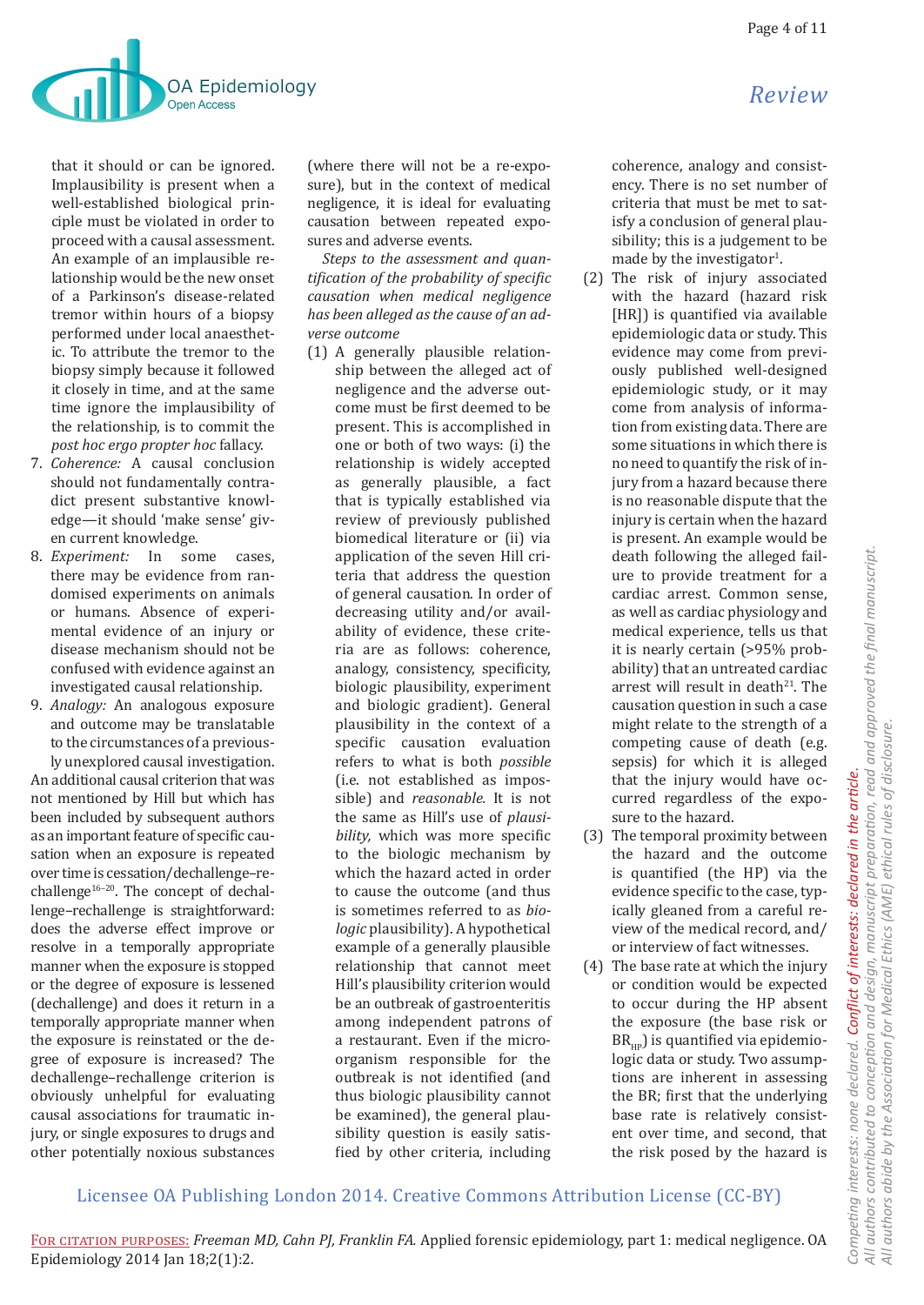

independent of the BR. A basis for estimating BR may come from previously published welldesigned epidemiologic study, or it may come from *ad hoc* analysis of information from an existing database. In many cases, the BR will be derived from annual incidence data, and thus, in order to derive an estimate of the daily or even hourly risk (depending on the HP) the annual rate must be relatively stable, or it must be adjusted to reflect the alteration of base rate over time specific to the individual.

(5) The risk of injury associated with the hazard is compared with the risk of injury absent the hazard, resulting in a ratio that describes comparative risk (CR), with an associated 95% confidence interval. CR is similar in concept to a RR or odds ratio and in some cases is identical, but it differs in that it only compares substantive competing risks that are relevant to the individual at the time of the exposure. The equation for CR is

$$
\frac{\text{HR}}{\text{BR}_{\text{HP}}} = \text{CR}
$$

The CR ratio is related to the attributable risk percent, also known as the probability of causation (PC), as follows<sup>22.</sup>

$$
\frac{CR-1}{CR} \times 100\% = PC
$$

The result of the analysis, either a CR or PC, is compared with a standard of what is 'more likely true than not', and thus a CR of  $\geq 2.0$  (95% CI >1.0 lower boundary), or a PC of ≥50%, serves as indirect evidence of specific causation suitable for presentation in a legal setting. A PC of >50% indicates that a randomly selected individual from a population of exposed and injured people would not have the injury if the exposure had not occurred, on a more probable than not basis. The results of the analysis are applicable to a specific

plaintiff to the extent that the predictive characteristics of both the hazard and the plaintiff as he would have been pre-exposure, relative to the adverse outcome, are adequately accounted for in the study populations.

The two types of error that can be made with an indirect assessment of specific causation are Type I, in which it is concluded that there is a causal relationship when there is not, and Type II, in which it is concluded that there is not a causal relationship when there is. It is important that a description of the potential for each type of error that is inherent in a causal analysis is presented for the fact finder to help assess the accuracy of the conclusion.

### **Case presentations**

In the following section of this report are three case studies in which we describe serious neurologic injuries following alleged acts of negligence. The cases serve as exemplars to illustrate the previously described method for the indirect evaluation of specific causation in medical negligence legal actions in which the primary dispute was the CR of competing explanations for the adverse outcome, and the general plausibility of the relationship between the alleged hazard and the adverse outcome was previously established. The cases are described in the following fashion: (1) a brief history of the salient and undisputed facts is provided; (2) the alleged negligent act is described; (3) the opposing or defending theory is described; (4) the CR elements are given, including the identification of the alleged hazard and adverse outcome, an assessment of the HP between the alleged hazard and the first manifestation of the adverse outcome and an estimation of both the HR and the BR and (5) the CR is quantified and presented as a PC. See Table 1.

In all of the cases, an *ad hoc* analysis of data abstracted from a US national hospital database was conducted in order to provide an estimate of a

HR and/or a BR. The database used for the analyses was the Nationwide Inpatient Sample (NIS) of the Healthcare Utilisation Project of the Agency for Healthcare Research and Quality of the U.S. Department of Health and Human Services<sup>23</sup>. The NIS is the largest inpatient care database in the United States, containing a stratified sample of approximately 20% of hospitalisations from community hospitals in the country, which amounts to approximately 8 million hospitalisations that are recorded annually. The sampling frame for the NIS is a sample of hospitals that comprises approximately 95% of all hospital discharges in the United States. The data are weighted to provide a national estimate of the annual incidence of diagnoses, treatments, outcomes and other recorded variables for patients admitted to all US community hospitals.

All of the statistical analyses described for the cases were performed using SAS Version 9.2; SAS Institute Inc., Cary, NC.

### *Case 1*

# *Partial paralysis following alleged failure to treat acute ischaemic stroke with thrombolytic therapy resulting in permanent paralysis*

A 46-year-old female, with history of recent transient ischaemic attack, experienced sudden onset of right facial droop and right-sided extremity weakness (hemiparesis). Paramedics arrived 6 min later and found her on the floor and unable to speak (aphasic). She was transported to a primary stroke centre within 1 h of the onset of symptoms, and following computed tomography (CT) scan of the head that was negative for haemorrhage, she was diagnosed with an early ischaemic stroke in progress. The emergency department physician did not order thrombolytic therapy with tissue plasminogen activator (t-PA). A repeat CT scan revealed a new area of acute ischaemia in the distribution of the left middle

# Licensee OA Publishing London 2014. Creative Commons Attribution License (CC-BY)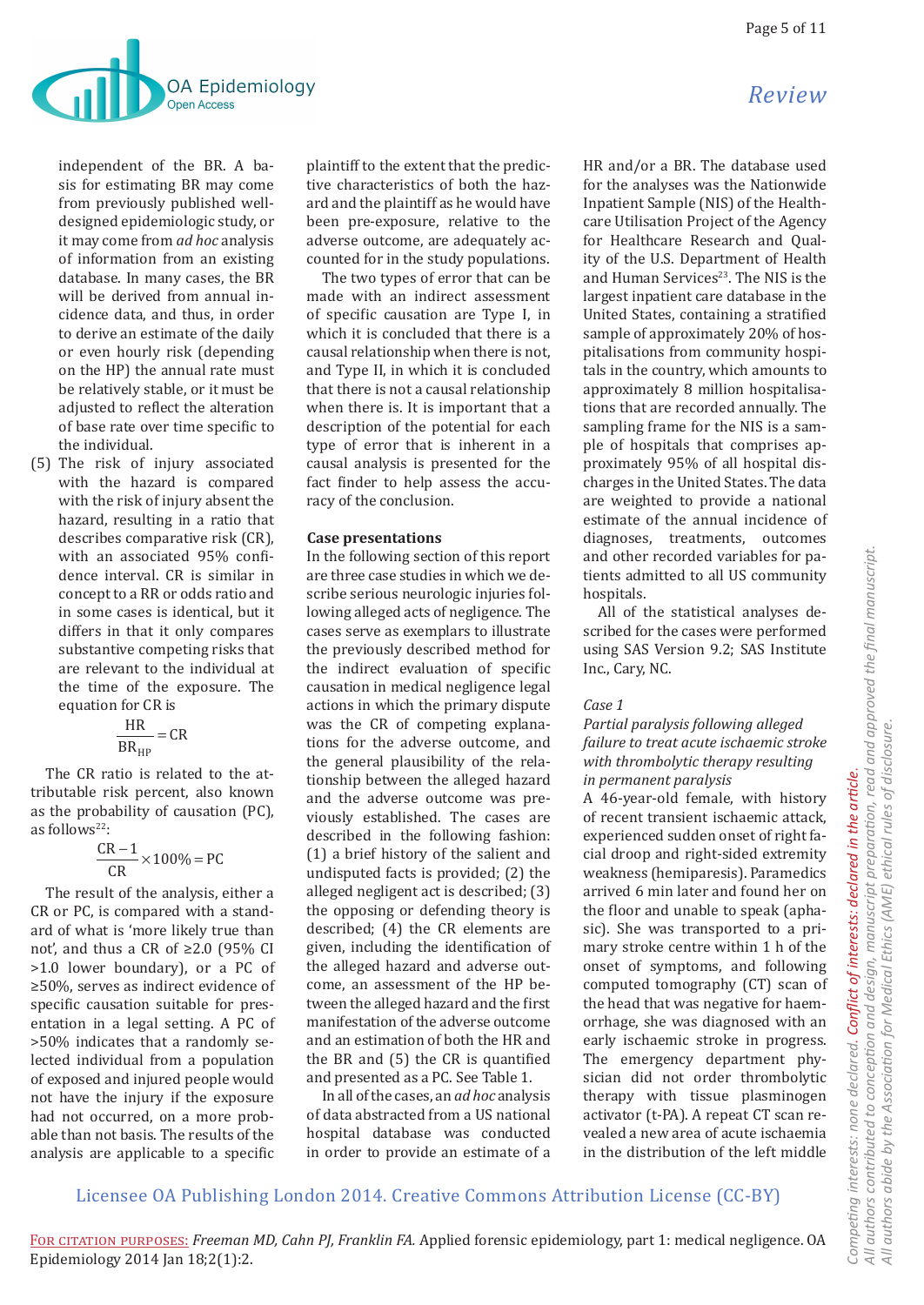| Table 1 Causal elements in the three described case studies |                                                                           |                                                                 |                                                                                         |
|-------------------------------------------------------------|---------------------------------------------------------------------------|-----------------------------------------------------------------|-----------------------------------------------------------------------------------------|
|                                                             | Case 1                                                                    | Case 2                                                          | Case 3                                                                                  |
| Investigated<br>hazard                                      | Failure to timely treat<br>an ischaemic stroke with<br>thrombolytic agent | Cervical spine manipulation                                     | Failure to timely diagnose and<br>treat a brainstem herniation<br>after lumbar puncture |
| <b>Adverse outcome</b>                                      | Hemiparalysis                                                             | Vertebral artery dissection and<br>associated stroke            | Upper cervical spinal cord infarct                                                      |
| Alternate hazard/<br>explanation                            | Injury would have occurred<br>regardless of treatment                     | Injury was of unknown cause<br>and coincidental to manipulation | Injury is not predictable and<br>occurs regardless of lumbar<br>puncture                |
| <b>Hazard period</b>                                        | 1.5 <sub>h</sub>                                                          | 2 <sub>h</sub>                                                  | 2 <sub>h</sub>                                                                          |
| <b>Hazard risk</b>                                          | Frequency of adverse outcome<br>given no treatment                        | Frequency of adverse outcome<br>given manipulation              | Frequency of adverse outcome<br>given lumbar puncture                                   |
| <b>Base risk</b>                                            | Frequency of adverse outcome<br>given treatment                           | Frequency of adverse outcome<br>given no treatment              | Frequency of adverse outcome<br>prior to lumbar puncture                                |
| <b>Comparative risk</b>                                     | 2.13 to 1                                                                 | 163 to 1                                                        | 10.8 to 1                                                                               |
| <b>Probability of</b><br>causation (%)                      | 53                                                                        | >99                                                             | 91                                                                                      |

cerebral artery. Eighteen days later, the patient was discharged from the hospital to a rehabilitation unit. At discharge, she remained aphasic and with right hemiparesis.

The plaintiff alleged that the failure to treat the patient with thrombolytic therapy resulted in the observed permanent neurologic sequelae, whereas the defence countered that the patient would have suffered the permanent neurologic injury regardless of the thrombolytic therapy, had it been given. It was agreed by both sides that the t-PA could have been administered within 90 min of the onset of the symptoms, as contraindications to administration had been ruled out by this time.

Plausibility of the putative cause is well established, as treatment with t-PA is generally accepted as improving favourable outcome in ischaemic stroke when administered up to 4.5 h following the onset of symptoms $24-26$ .

In order to assess the CR of the adverse outcome given treatment versus no treatment, an analysis of data from the Nationwide Inpatient Sample was undertaken. First, relevant ICD-9 diagnostic and therapeutic codes were identified and used to access data from the NIS for women aged 18–50 years with ischaemic stroke discharged living in a 4-year period that culminated with the year of the plaintiff's stroke (2005–2008). Thromboembolic stroke was defined using 434.×1, t-PA administration was identified with 99.10 and the outcomes of interest were paralysis that was categorised as follows:

0: No paralysis

1: Minimal paralysis as defined by 344.3×, 344.4×, 344.5, 438.3×, 438.4×, 438.50, 438.51, 438.52.

2: Moderate paralysis as defined by 344.1, 344.2, 438.2×, 438.53.

3: Severe paralysis as defined by 344.0×, 344.81.

The following parameters for inclusion or adjustment were identified based on the published indications and contraindications for t-PA administration, using the appropriate ICD-9 codes<sup>27</sup>: Age < 17, intracranial haemorrhage, coma, elevated partial thromboplastin time [PTT], anticoagulant use, history of prior stroke, seizure at stroke onset, history of hypertension, abnormal glucose levels, myocardial infarction and pregnancy. Standard logistic regression was used for patient with a 'good' versus 'bad' outcome (paralysis coded 0/1 vs. 2/3) and paralysed versus not, collapsed outcome binary models. The analysis was performed with SAS 9.2 procedure Surveylogistic to account for the complex sampling design of the NIS and adjusted for haemorrhage, coma, PTT status, anticoagulant use, prior stroke, seizure, previous MI, hypertension and abnormal glucose.

The analysis yielded an estimated 85,586 women aged 18–50 years with ischaemic stroke admitted to US hospitals who would have been eligible for treatment with t-PA. Among these women, there were 82,840 with good outcome and 2,745 with a bad outcome and 2,758 who were treated with t-PA. After accounting for all of the contraindications for t-PA administration, the adjusted odds ratio of a good versus bad outcome when t-PA was administered versus when it was not was 2.13 (95% CI 1.09, 4.14).

The OR of 2.13 was accepted as the case-specific CR and converted to a PC of 53%. As a result, it was concluded that the most probable

# Licensee OA Publishing London 2014. Creative Commons Attribution License (CC-BY)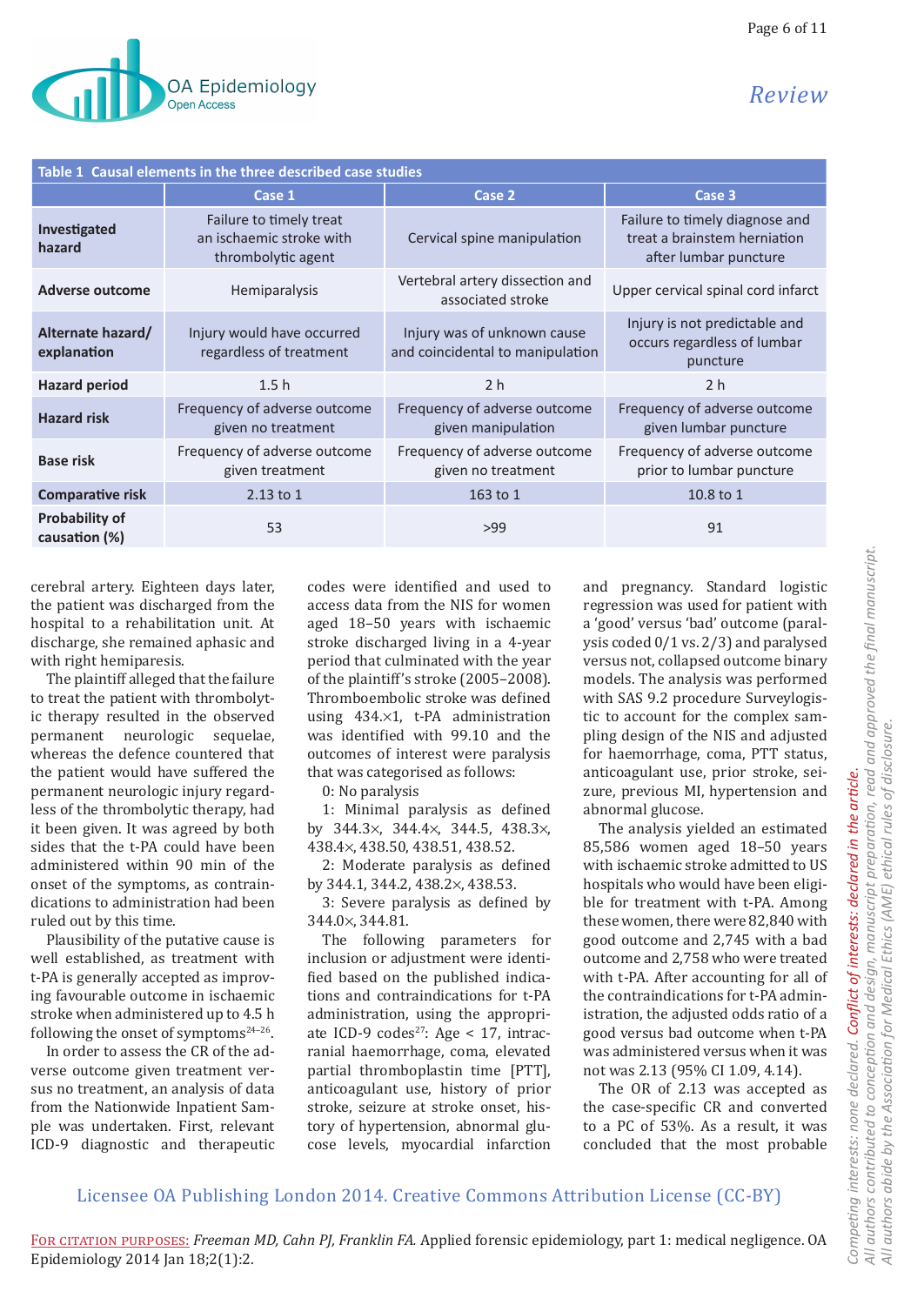

cause of the plaintiff's permanent hemiparesis was the failure to administer t-PA.

#### *Case 2*

### *Manipulation of the cervical spine followed by vertebral artery dissection and stroke resulting in permanent paralysis*

A 28-year-old previously healthy male presented for a first evaluation to a chiropractor for a recent onset of knee pain. As part of the therapy of the first visit, the patient underwent a manipulation of the cervical spine that included rapid rotation of the head and neck. Approximately 2 h following the manipulation, the patient began to feel that the left side of his body was numb and weak. The next morning his condition had worsened and he was unable to summon assistance. He was transported to an emergency department where he was found to have left hemiparesis, facial paresis and dysarthria. A CT angiogram of the head and neck revealed a dissection of the right vertebral artery, and an MRI of the brain demonstrated an acute infarct of the right basal ganglia. Upon discharge from the hospital, the patient remained partially paralysed. The patient had no known risk factors for stroke or arterial disease.

The plaintiff alleged that the rotational manipulation of the cervical spine was performed prior to an examination that demonstrated that the procedure could be performed safely on the patient (generally accepted best practice), and the ensuing improper manipulation resulted in a dissection of the right vertebral artery, which in turn resulted in the formation of a thrombus that embolised into the vertebrobasilar vasculature and caused the subsequent ischaemic stroke.

The defence countered with the assertion that the stroke was secondary to unknown factors, and the timing of it in relationship to the cervical manipulation was purely coincidental.

The relationship was deemed plausible in as much as explanation that rotation of the neck will produce strain on the vertebral artery (making the injury explanation coherent). Additionally, the injury mechanism is analogous to other forms of low-level neck trauma that have been associated with vertebral artery dissection<sup>28</sup>. Consistency is also present, as the injury has been demonstrated consistently in a variety of populations exposed to the hazard $29,30$ . Further, despite some controversy, the relationship is generally accepted in the biomedical literature as being at least plausibly causal<sup>31</sup>.

For the CR assessment, the risk of dissection/stroke from a cervical manipulation was estimated from the literature. Such estimates range from as frequent as 1 in 20,000 patients to as little as 1 in 5,846,381 manipulations<sup>32</sup>. The lower risk figure was selected for the analysis to reduce the chance of Type I error.

In order to evaluate the BR of spontaneous stroke during the 2-h HP, NIS data were accessed for men with vertebrobasilar stroke (ICD-9 codes  $433.2 \times$ ) in the 25–29 age group for the same year in which the stroke occurred (2009). These values were compared with the number of men in the United States in the same year in the same age group<sup>33</sup>. The results of this analysis were as follows: in 2009, there were an estimated 42 cases of vertebrobasilar stroke among all men aged 25–29 who were admitted to US hospitals. Of note, there were only six cases that did not result from some external trauma and thus could be considered spontaneous (20 were associated with a traffic crash, 11 due to assault with a firearm and 5 were due to unarmed assault). The same year there were an estimated 9,744,000 men of the same age living the United States. Thus, the annual incidence of all vertebrobasilar stroke was approximately 1 stroke per 216,533 men in the 25–29 age group in the United States in 2009.

This figure, based on all strokes regardless of cause, was used for the CR estimate in order to again reduce the chance of Type I error. The annual incidence equates to a BR of approximately 1 in 948 million during the 2-h HP.

The CR resulting from this analysis is thus 1 in 5.8 million/1 in 948 million = 163 to 1 (95% CI 10, 2,613) in favour of the manipulation as the cause of the stroke. This value was converted to a PC of >99%. As a result, it was concluded that the most probable cause of the plaintiff's vertebrobasilar artery dissection and associated stroke was the cervical spine manipulation.

#### *Case 3*

*Failure to timely diagnose and treat a neurologic complication of meningitis resulting in spinal cord stroke and paralysis*

An 18-year-old previously health male college student fell ill with fever, chills, nausea and vomiting and over a 24-h period became incoherent and combative. He was transported to a hospital and after evaluation was diagnosed with a suspected case of meningococcal meningitis. A head CT scan demonstrated oedema in the brain. The following day, a lumbar puncture was performed on the patient in order to confirm the diagnosis, and 2 h later his condition deteriorated dramatically; he was agitated and combative despite sedation. After 6 h, his condition worsened further; his pupils were unequal and he was not responding to painful stimuli. A subsequent CT scan demonstrated increased oedema and herniation of the base of the brain through the foramen magnum (the opening at the base of the skull through which the spinal cord passes). Approximately 12 h after the lumbar puncture, intravenous mannitol therapy was initiated to reduce the intracranial pressure, but with no benefit. The patient was found to be a complete upper cervical quadriplegic secondary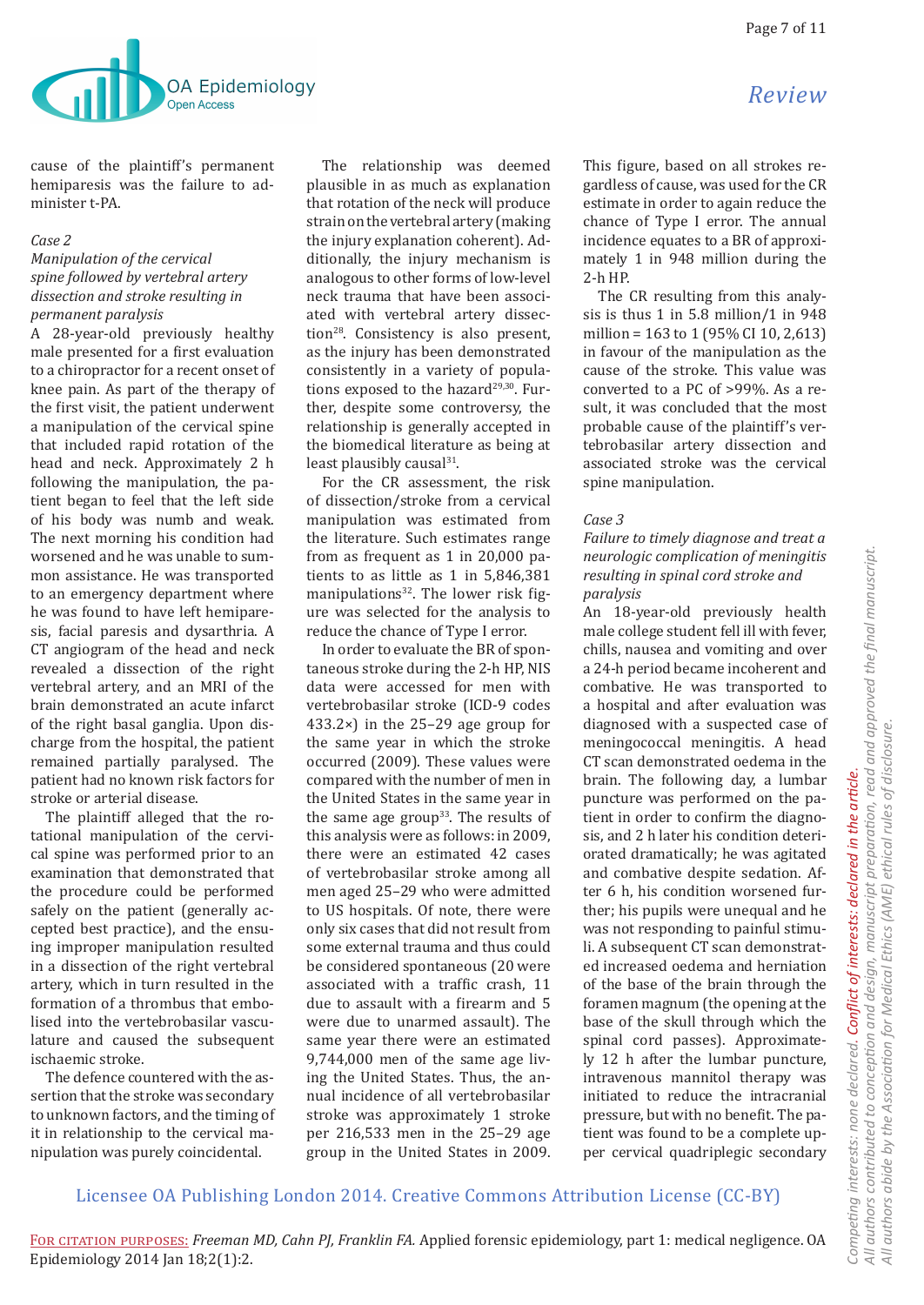

to an infarct of the high spinal cord, with no sensation or movement from the chin down, and dependent upon mechanical ventilator for respiration.

The plaintiff alleged that the failure to rapidly recognise and reverse the brainstem herniation resulting from the combination of increased intracranial pressure (evidenced by the cerebral oedema in the first CT scan), and the sudden decrease in spinal canal pressure following the lumbar puncture, was the cause of the high spinal cord injury. The defence asserted that brainstem herniation is a relatively common and unpredictable complication of meningitis, and as such an unpredictable and unpreventable complication, unrelated to the lumbar puncture. The defence further asserted that once the brainstem compression had occurred, the adverse outcome was unpreventable.

It is widely recognised in clinical medicine that herniation of the brain stem may occur during or after a lumbar puncture, and most typically in a patient with increased intracranial pressure34.Even if it was not well documented, the relationship meets the coherence, consistency, plausibility, analogy and dose–response criteria.

The CR analysis in this case was approached from two different perspectives; the first was from hazard perspective; i.e. if a patient with meningitis suffers from a brainstem herniation following a lumbar puncture how likely is it that the complication was due to the procedure rather than the natural course of the disease? The answer to this first question was found in a previously published study of the CT scans of 445 children with bacterial meningitis admitted to a large paediatric referral centre hospital<sup>35</sup>. The authors documented time from lumbar puncture to herniation in 19 episodes of herniation. Twelve of the 19 herniations occurred in the first 10 h after lumbar puncture, whereas the seven others occurred over six other 10-h periods (*P* < 0.001, two-tailed Fisher's exact

test; odds ratio 32.6 (95% confidence interval 8.5 to 117.3). As the authors provided information regarding the frequency of herniation in the 6 h prior to and following the lumbar puncture, a *post hoc* analysis of the data indicated that, among those patients with herniation, the condition was 10.8 times more frequent in the 6 h following puncture (95% CI 1.4, 85.2).

A second approach to the CR question in this case was from the BR perspective; i.e. how likely is it that a patient with a brainstem herniation will suffer from a permanent injury, including an infarct of the spinal cord with associated paralysis, or a neurologic injury of similar severity, assuming prompt clinical recognition of the condition?

An analysis of NIS data for 2000– 2010 was undertaken to address this question. First, the relevant ICD-9 diagnostic codes for meningitis (all causes), brain compression and serious adverse events, including stroke, paralysis and coma, were identified, and then the corresponding data were pulled for patients aged 30 and less. The results of the analysis were as follows: there were a total of 684,654 hospitalised patients with a diagnosis of meningitis. Out of this group, there were 2,991 (0.4%) who were diagnosed with brainstem compression/herniation. Among the patients with brainstem compression, there were 345 cases of cerebral stroke (11.5% total), with 168 cases of associated hemiplegia and no cases of spinal cord stroke. Based on this analysis, it was concluded that (1) brainstem compression is a rare complication of meningitis and (2) when brainstem compression/ herniation occurs during hospitalisation and the condition is (presumably) diagnosed and treated rapidly, in 88.5% of cases there is no serious adverse outcome.

In order to evaluate the probability that the lumbar puncture was related to the brainstem herniation, the CR of 10.8 was converted to a PC of 91%, indicating that the most likely cause was the lumbar puncture. As a secondary conclusion, the defence theory that the spinal cord infarct was unpreventable given the presence of the brainstem compression was also rejected as unlikely.

### *Discussion*

The three cases described in this article give a varied but limited view of the applicability of the methods described herein as a means of assessing indirect specific causation in medical malpractice actions. In all the three cases, causation was the primary contested issue, and in none of the cases was there a basis for a direct specific causal assessment. The medical experts on either side of the cases either opined regarding which of the possible causes they deemed to be most likely (both plaintiff and defence experts), or they opined that there was no way to know which of the possible causes was the most likely (only defence experts). Although in all the three cases the analysis supported the theory of causation put forth by the plaintiff (that the allegedly negligent conduct was the cause of the adverse outcome), the methods described herein are unrelated to the side (plaintiff or defendant) for which the analysis is performed, and thus the outcome of the analysis is, by design, non-partisan. If the underlying predictive facts of the case are accurately detailed, the confounding factors are identified and accounted for, and the data analysis is adequately matched to the relevant facts of the case, then the results of the indirect assessment of specific causation described herein should be the most accurate quantification of the true causal relationship between the alleged hazard and the adverse outcome available.

In these cases, and in the authors' experience generally, there is a lack of scrutiny regarding how causal assessments are made in medicolegal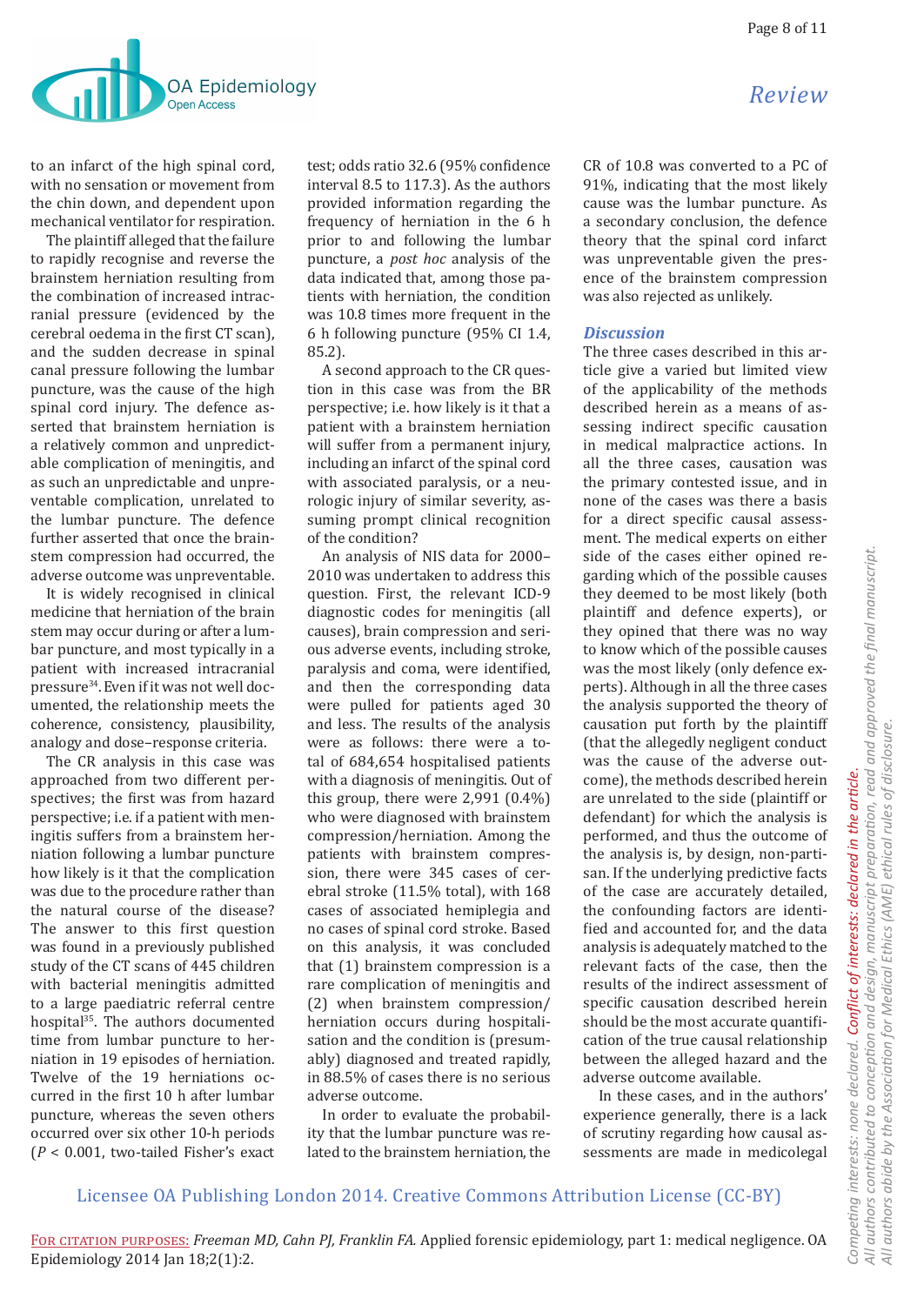

settings. Most often, they are simply given by medical experts as a personally held belief as to what seems most *likely* without any quantification of *how* likely. This approach is often referred to incorrectly as the 'differential diagnosis' approach to causation. The name is incorrect, as the medical expert is not differentiating between possible diagnoses to explain a set of signs and symptoms in a patient; rather, the expert is choosing between possible causes of a diagnosis based on an assessment of which cause presents the highest risk. If this practice sounds like an intuitive or speculative approach to the evaluation of CR described in this article, it is because that is precisely what it is. In all the three case studies presented herein, there were medical experts who opined on CR of cause based on either personal experience or their understanding of previously published epidemiologic study. The courts tend to allow such testimony without question, in part because there are no widely known alternatives, and also because causal determinations are most commonly made by the same clinicians who diagnosed the condition in question. The lack of a systematic approach to causal determinations in medicolegal settings serves as an invitation for speculation, and even abuse, given the financial incentives to medical experts who provide causation testimony in court.

A common theme in all the three cases described here is the fact that the analysis was performed on behalf of the injured party bringing suit, and the result of the analysis favoured the injured party. This should not be taken as a sign of a biased or unfair analysis, but rather representative bias in the selection process by which cases are accepted for analysis. In most instances, the initial impression of a demonstrable causal relationship gleaned from a summary of the case facts is born out by the subsequent analysis. Often, this

is because of prior experience with similar fact patterns, or because the competing explanations are obviously quite remote. In cases in which the initial impression is that there is not likely to be a demonstrable causal relationship, there is typically no subsequent analysis. Thus, the cases that undergo a full analysis are also those cases most likely to result in a conclusion that is aligned with the interests of the party requesting the analysis. This is not always the case, however, and in cases with unique causation questions for which no prior analysis has been performed and no literature exists, the results of the analysis may be disappointing to the retaining party.

The concept of CR versus RR is one that is largely unique to a medicolegal application. CR consists of a comparison between two or more plausible causes that are known to be present in a specific case, whereas RR is a comparison between exposure and non-exposure. As a practical matter, common competing causes of injury can be eliminated from an investigation by the medical facts in a case, and it is solely the opposing theories of causation put forth by the plaintiff and defendant that require quantification and comparison. This exigency makes a CR evaluation a more pragmatic, economical and accurate approach to evaluating specific causation in a medicolegal setting than RR, in many circumstances.

It is worth noting that a causation assessment is accomplished via assessment of comparative, rather than absolute risk, and that the two are easily confused in a legal setting. As an example, in the second case study described above in which a manipulation of the cervical spine was closely followed in time by a vertebral artery dissection and stroke, the HR used for the CR assessment was 1 in 5.846.381. Thus, it is reasonable to conclude that if a patient is manipulated, it is very

unlikely that he will suffer a stroke (i.e. the probability of stroke given a manipulation is low). This is not the causation question, however. 'What is the risk of a stroke associated with a manipulation?' is a different question than 'the patient had a stroke minutes after having a manipulation; what is the probability the manipulation was the cause of the stroke?' It is only by comparing the risk of the injury associated with the manipulation to the risk of the injury due to all other causes acting on the individual at the same point in time that the meaning of a 1 in 5.8 million risk of injury is given context for a causation assessment.

This is not to say that the indirect method of assessing specific causation described in this article is without potential error or weaknesses. The indirect evaluation of specific causation is Bayesian at its core; based on the modification or conditioning of probabilities with relevant evidence that is specific to the investigated case. Possible causes must be considered or rejected in an unbiased and fair manner. A failure to consider relevant and predictive evidence may result in a fatally flawed and incorrect causation analysis. Conversely, the judgement as to what is relevant and predictive in the analysis of a specific case is by its nature a subjective process, based on the experience and knowledge of the forensic epidemiologist. A basic understanding of the physiologic, therapeutic and pathologic processes at the centre of an alleged act of medical malpractice is crucial prior to embarking on an analysis of a general or specific causation.

# *Conclusion*

Epidemiology is a science that is primarily directed at the investigation of effects in populations given known causes. FE, on the other hand, is focused on the investigation of the most probable cause given known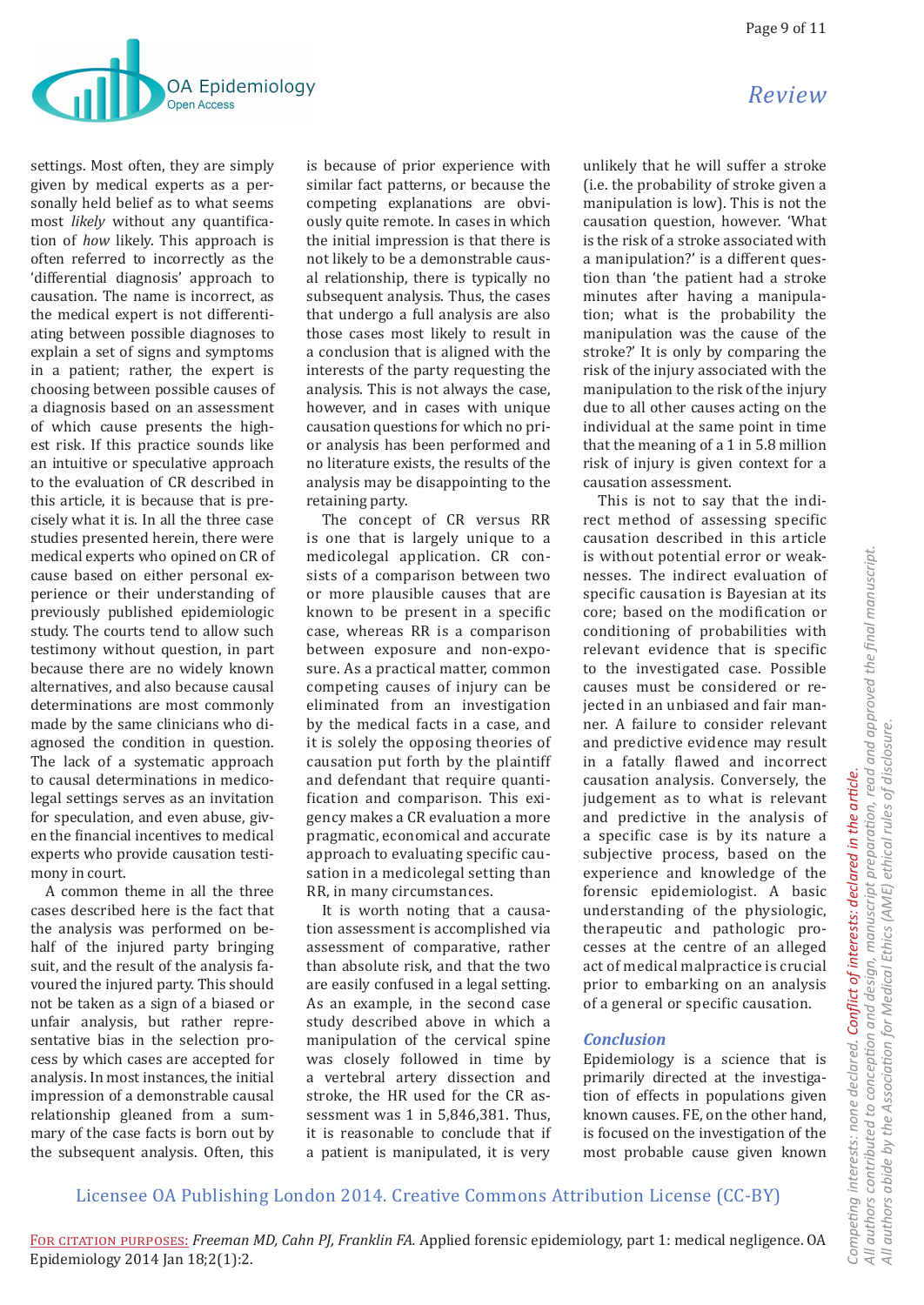

effects and exposures in an individual. The principles are generally the same, but the applications are modified in order to meet the needs of a legal setting, which is what is the *most likely* cause.

Causation in cases of alleged medical malpractice is commonly disputed. In cases in which direct specific causation is not a viable alternative (i.e. the diagnosis can have multiple causes), the indirect evaluation of specific causation via the methods described in this article provides a reliable methodologic framework for the quantification of the PC suitable for presentation in a court of law.

# *Conflict of interests*

All three authors provide consultation in medicolegal litigation.

### *Abbreviations list*

AF, attributable fraction; BR, base risk; CR, comparative risk; CT, computed tomography; FE, forensic epidemiology; HP, hazard period; HR, hazard risk; NIS, Nationwide Inpatient Sample; PC, probability of causation; PTT, partial thromboplastin time; RR, relative risk; t-PA, tissue plasminogen activator.

### *References*

1. Reference Guide on Epidemiology. In: Reference manual on scientific evidence. 3rd ed. Washington, DC: National Academies Press; 2011.

2. American Law Institute. Restatement of torts, third, liability for physical and emotional harm. Sections 26, 28. American Law Institute, Philadelphia, Pennsylvania, USA.

3. Freeman MD, Kohles SS. An examination of the threshold criteria for the evaluation of specific causation of mesothelioma following a history of significant exposure to chrysotile asbestos-containing brake dust. Int J Occup Environ Health. 2012 Oct–Dec;18(4):329–36.

4. Freeman MD, Rossignol AC, Hand M. Forensic epidemiology: a systematic approach to probabilistic determinations in disputed matters. J Forensic Leg Med. 2008 Jul;15(5):281–90.

5. Loue S. Forensic epidemiology: integrating public health and law enforcement. Boston, MA: Jones and Bartlett; 2010.

6. Melhorn JM, Hegmann KT. Methodology. In: Melhorn JM, Ackerman WE, editors. Guides to the evaluation of disease and injury causation. American Medical Association; 2008. Chigago, Illinois, USA. 7. American Law Institute. Restatement (Third) of torts: liability. Physical harm § 282005. American Law Institute, Philadelphia, Pennsylvania, USA.

8. Rothman KJ. Epidemiology: an introduction. Oxford University Press; 2012. Oxford, England.

9. Golanski A. General causation at a crossroads in toxic tort cases. Penn State Law Rev. 2004;108(2):479–523.

10. Broadbent A. Epidemiological evidence in proof of specific causation. Legal Theory. 2011;17(4):237–78.

11. Russo F, Williamson J. Interpreting causality in the health sciences. Int Studies Phil Sci. 2007;21(2):157–70.

12. Freeman MD, Kohles SS. An evaluation of applied biomechanics as an adjunct to systematic specific causation in forensic medicine. Wien Med Wochenschr. 2011 Oct;161:1–11.

13. Hill AB. The environment and disease: association or causation? Proc Roy Soc Med. 1965 May;5:295–300.

14. Teschke K, Morgan MS, Checkoway H, Franklin G, Spinelli JJ, van Belle G, et al. Mesothelioma surveillance to locate sources of exposure to asbestos. Can I Public Health. 1997 May–Jun;88(3):163–8.

15. Todd BD, Bintcliffe IW. Injury to the external iliac artery during hip arthroplasty for old central dislocation. J Arthroplasty. 1990;5 Suppl:S53–5.

16. Miller FW, Hess HV, Clauw DJ, Hertzman PA, Pincus T, Silver RM, et al. Approaches for identifying and defining environmentally associated rheumatic disorders. Arth Rheum. 2000 Feb;43(2):243–9.

17. McLean SA, William DA, Clauw DJ. Fibromyalgia after motor vehicle collision: evidence and implications. Traffic Injury Prev. 2005 Jun;6(2):97–104.

18. Perrio M, Voss S, Shakir SA. Application of the Bradford Hill criteria to assess the causality of cisapride-induced arrhythmia: a model for assessing causal association in pharmacovigilance. Drug Saf. 2007;30(4):333–46.

19. Kramer MS, Leventhal JM, Hutchinson TA, Feinstein AR. An algorithm for the operational assessment of adverse drug reactions. I. Background, description, and instructions for use. JAMA. 1979 Aug;242(7):623–32.

20. Naranjo CA, Busto U, Sellers EM, Sandor P, Ruiz I, Roberts EA, et al. A method for estimating the probability of adverse drug reactions. Clin Pharmacol Ther. 1981 Aug; 30(2): 239-45.<br>21. http://www.nhlbi.

21. http://www.nhlbi.nih.gov/health/ health-topics/topics/scda/, accessed 6 September 2013.

22. United States Federal Register 67 FR 22297, section D. Understanding probability of causation.<br>23. http://hcup-

23. http://hcup-us.ahrq.gov/nisoverview.jsp, accessed 31 August 2013.

24. Prefasi D, Fuentes B, Martínez-Sánchez P, Rodríguez-Sanz A, Ruiz-Ares G, Sanz-Cuesta B, et al. Intravenous thrombolysis in stroke patients under 55 years of age: is there a different effect according to etiology and severity? J Thromb Thrombolysis. 2014 May;37(4): 557–64.

25. Hacke W, Donnan G, Fieschi C, Kaste M, von Kummer R, Broderick JP, et al. ATLANTIS Trials Investigators; ECASS Trials Investigators; NINDS rt-PA Study Group Investigators. Association of outcome with early stroke treatment: pooled analysis of ATLANTIS, ECASS, and NINDS rt-PA stroke trials. Lancet. 2004 Mar;363(9411):768–74.

26. Lees KR, Bluhmki E, von Kummer R, Brott TG, Toni D, Grotta JC, et al. Time to treatment with intravenous alteplase and outcome in stroke: an updated pooled analysis Of ECASS, ATLANTIS, NINDS, and EPITHET trials. Lancet. 2010 May; 375(9727): 1695-703.<br>27. http://www.heart.org

27. http://www.heart.org/idc/groups/ heart-public/@wcm/@mwa/documents/ downloadable/ucm\_450268.pdf, accessed 1 September 2013

28. Prabhakar S, Bhatia R, Khandelwal N, Lal V, Das CP. Vertebral artery dissection due to indirect neck trauma: an underrecognised entity. Neurol India. 2001 Dec;49(4):384–90.

29. Chen WL, Chern CH, Wu YL, Lee CH. Vertebral artery dissection and cerebellar infarction following chiropractic manipulation. Emerg Med J. 2006 Jan;23(1):e1. 30. Liu D. Cervical manipulation leading to dissection was not performed